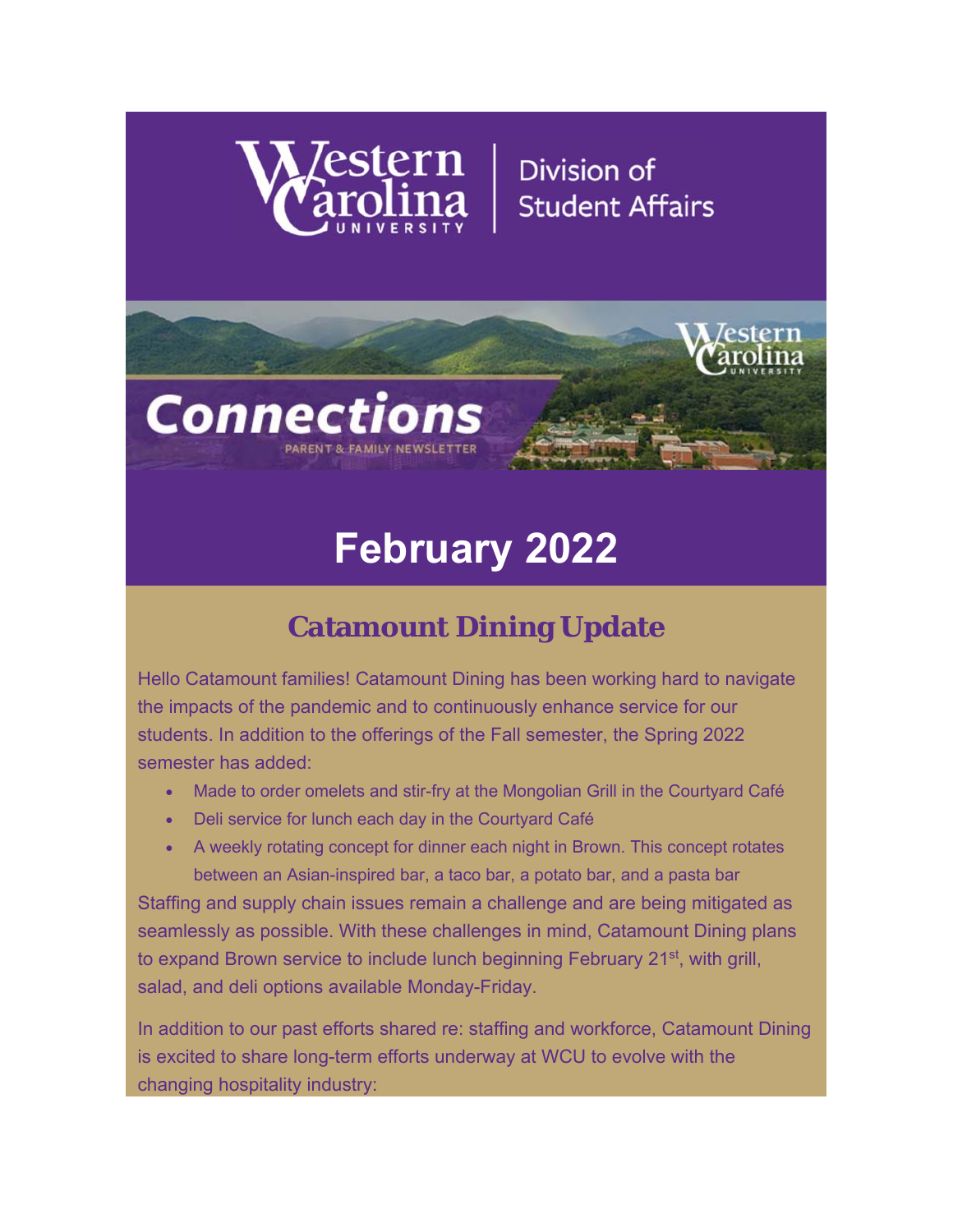- Catamount Dining has partnered with WCU's Hospitality & Tourism program to create internships and apprenticeships for WCU students, with several students already working with Catamount Dining on hiring and retention initiatives
- Catamount Dining is finalizing details for a new program that will begin in Fall 2022, Catamount Dining's "Path to Leadership." This program will be comprised of five Juniors and five Seniors each semester. The program provides a competitive hourly rate with a stipend that covers the cost of those students' meal plans and tuition each semester. Upon graduation from WCU, these students are guaranteed a job as salaried managers with Aramark

Catamount Dining is still hiring! If your student would like to come work for us, we offer flexible schedules, free meals, and competitive pay: https://westerncarolina.campusdish.com/Careers



**February Dining Events**  Catamount Dining frequently holds special event meals for students during the month.



| 2.11 | <b>Courtyard, Dinner</b> | <b>Fried Chicken Friday</b>          |
|------|--------------------------|--------------------------------------|
| 2.13 | <b>Courtyard, Dinner</b> | <b>Tailgate Party</b>                |
| 2.14 | Courtyard, Lunch         | <b>Sweet Your Heart Out</b>          |
| 2.16 | <b>Courtyard, Dinner</b> | <b>Wing Wednesday</b>                |
| 2.23 | Courtyard, Lunch         | <b>February Birthday Celebration</b> |
| 2.24 | Courtyard, Lunch         | <b>Chef Throwdown</b>                |
| 2.25 | Courtyard, Dinner        | <b>Fish Fry Friday</b>               |
| 2.28 | <b>Courtyard, Dinner</b> | Max & Cheese                         |

#### **Residential Living**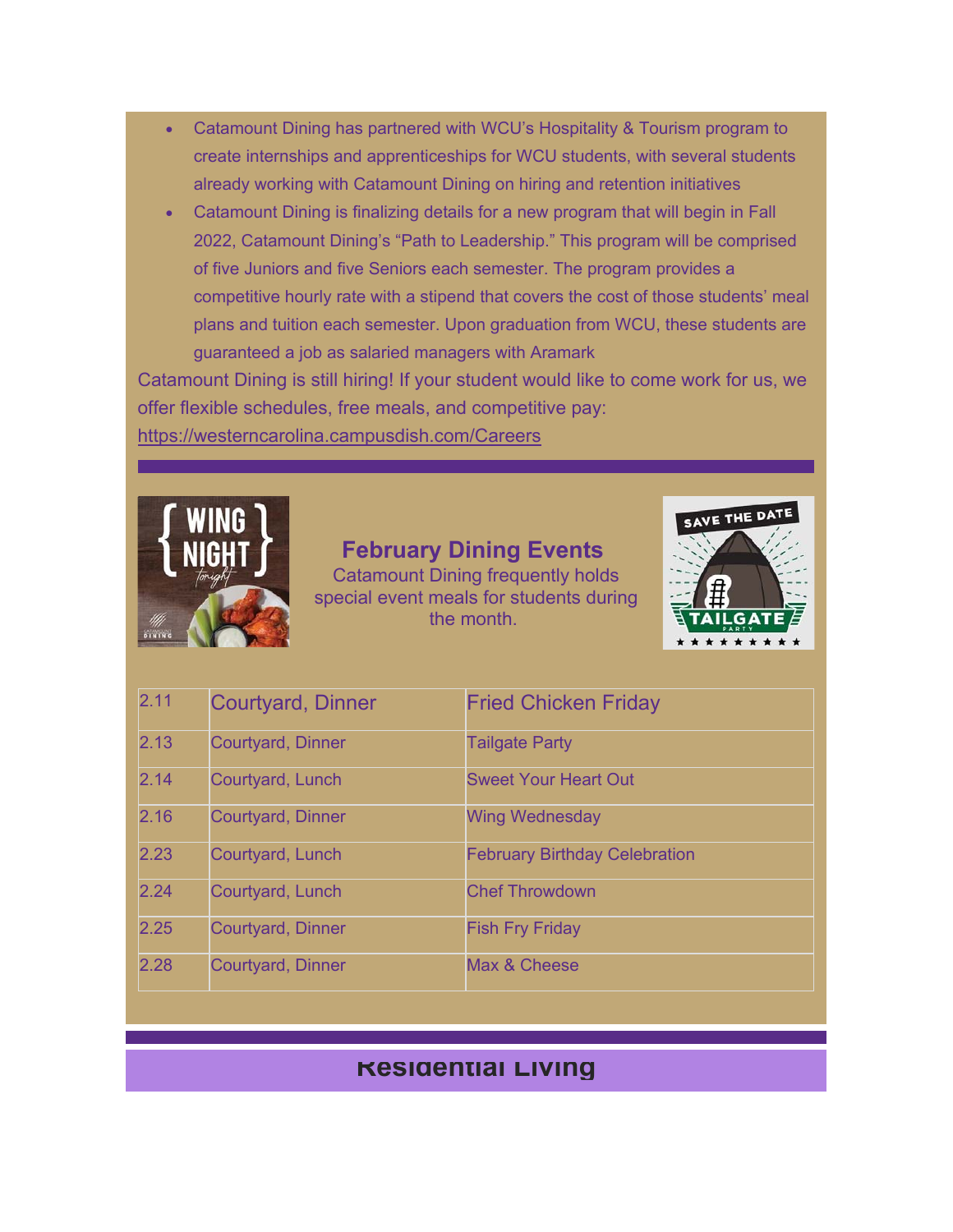### **Room Selection**

Residential Living is preparing for Room Selection for continuing students for 2022-2023. Room Selection will include some changes this year due to the enforcement of Policy 96's second-year residency requirement. Be sure to check out http://roomselection.wcu.edu for full details. Residence Hall agreements for 2022-2023 for returning students will be available on February 22.



- >>> Two-year on-campus residency requirement announced per WCU Policy 96
- >> Students impacted by this decision should not sign a lease for an off-campus housing provider for the 2022 - 2023 academic year.

Check your catamount email for full details.



**Click For More Information On Policy 96**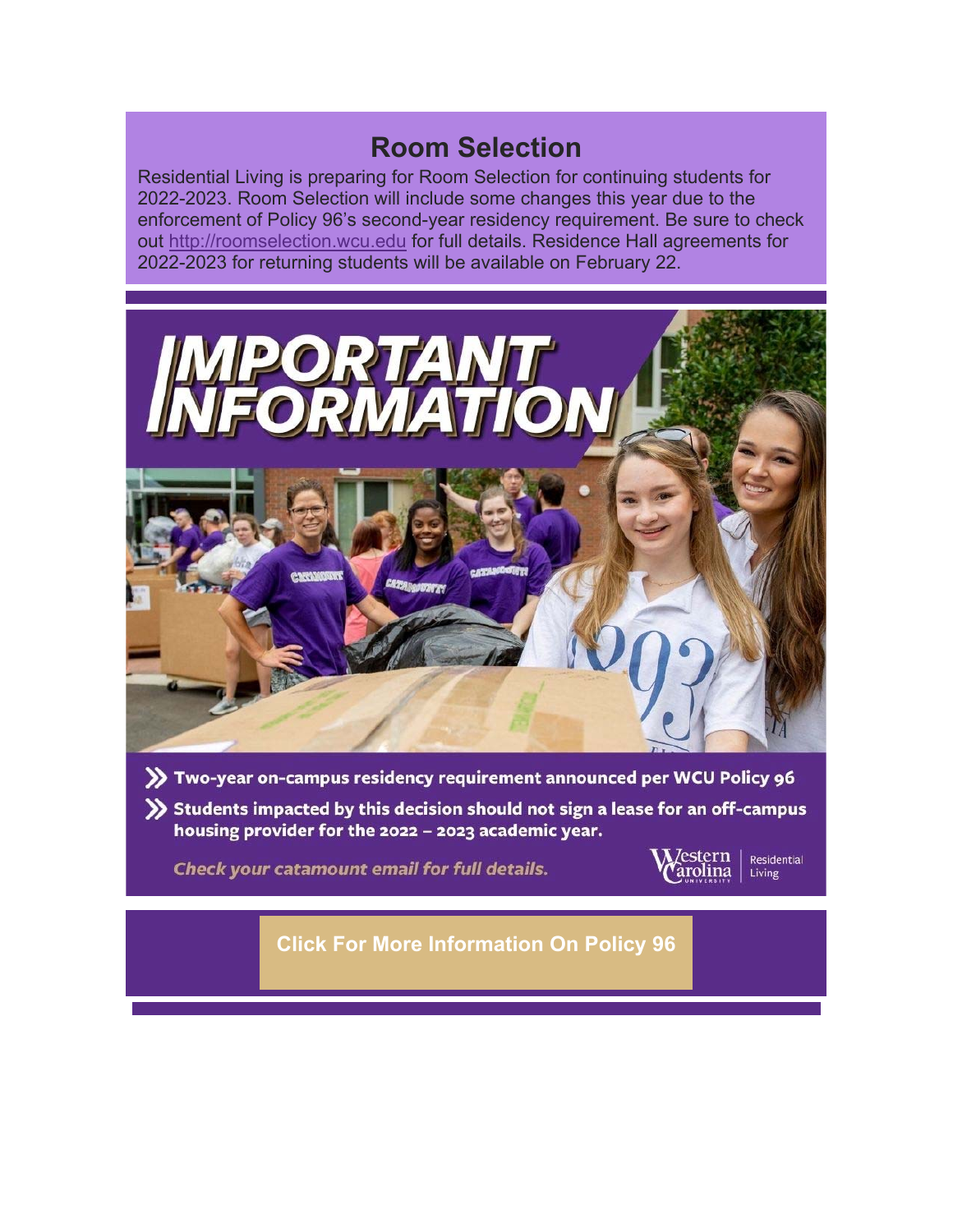

## Academic Check-In

If your student would like academic assistance, encourage them to visit **Tutoring Services**. The Writing and Learning Commons (Belk 207) and Mathematics Tutoring Center (KA 214) promotes student success through math and course tutoring, writing support, academic skills consultation, exam prep, and more are great resources for students.

### **COVID-19**

**Face Coverings:** It is essential that we, as a campus community, adhere to the requirement of wearing appropriate face coverings indoors. Face coverings that cover the nose and mouth are required in ALL indoor settings and on the CatTran. Those who do not comply with this requirement will be asked to do so for their safety and those around them and may face repercussions.

**Quarantine/Isolation at Home:** Depending on the availability of on-campus quarantine/isolation beds/rooms, students may be required to travel home for quarantine/isolation.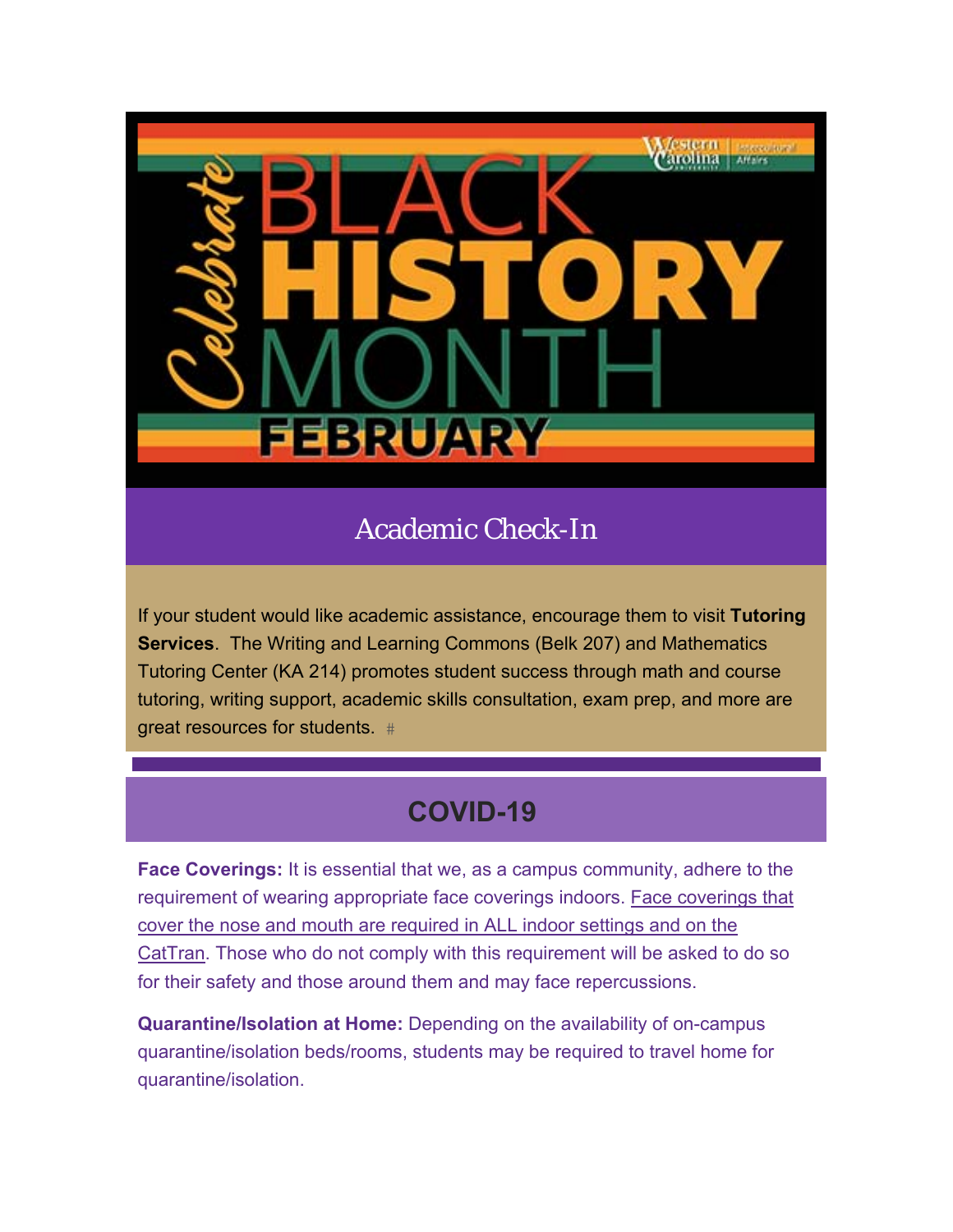## **Information Technology Update**

Does your student have questions about Information Technology (IT) on campus? The Student Government Association will be touring and talking with IT Staff in February. Remind your student to submit their questions at the link below by February 10. **Submit your questions.**

#### **Out of the Darkness**

The Out of Darkness Annual Suicide Awareness WCU Event will begin at **4 pm** on **Sunday, March 27**. The Campus Awareness/Prevention Walk starts and ends at the Catafount.

The Out of Darkness Student Organization coordinates the annual campus walk for suicide awareness and prevention. They have been fundraising and have already raised \$1000 of a \$2000 goal for the event.

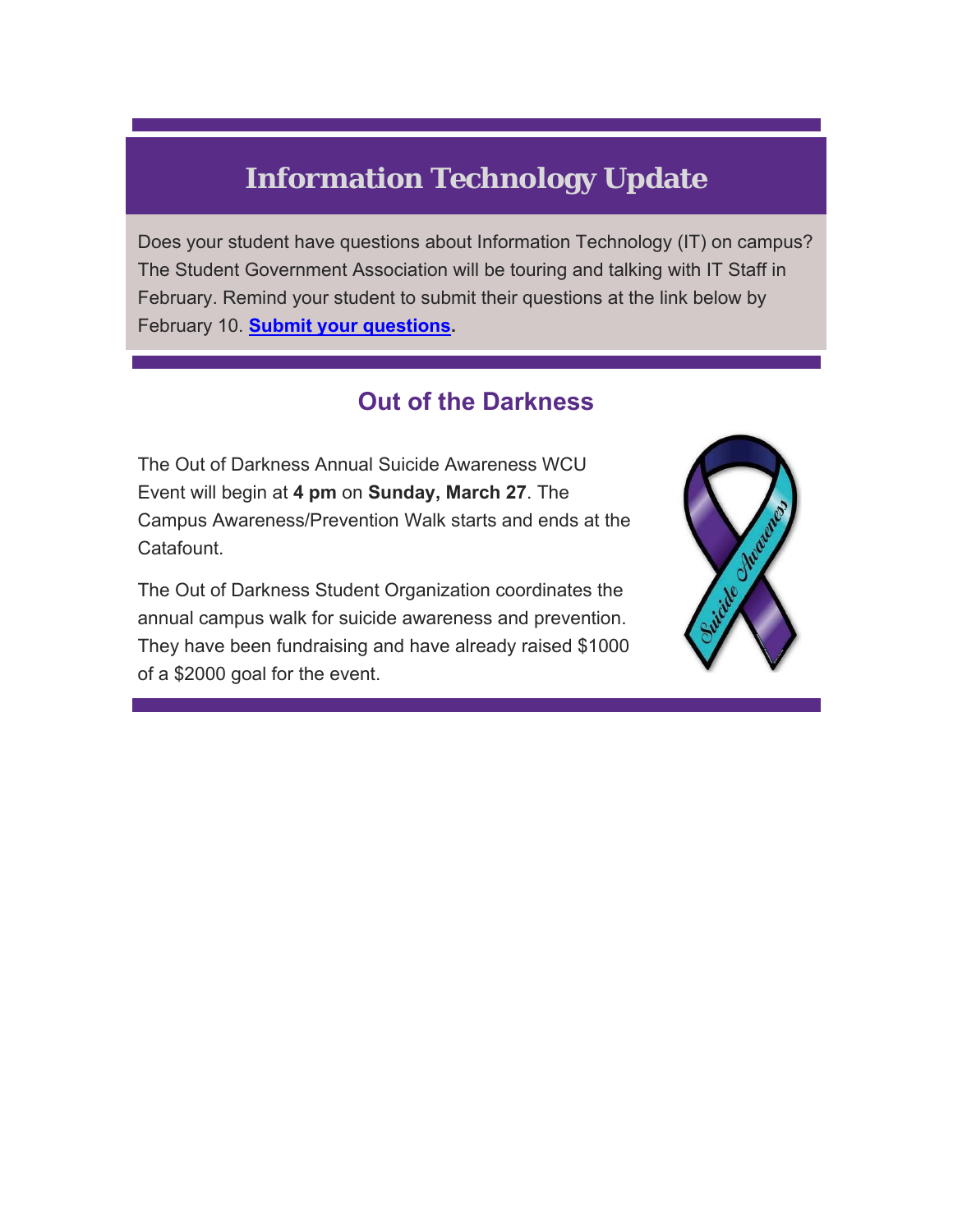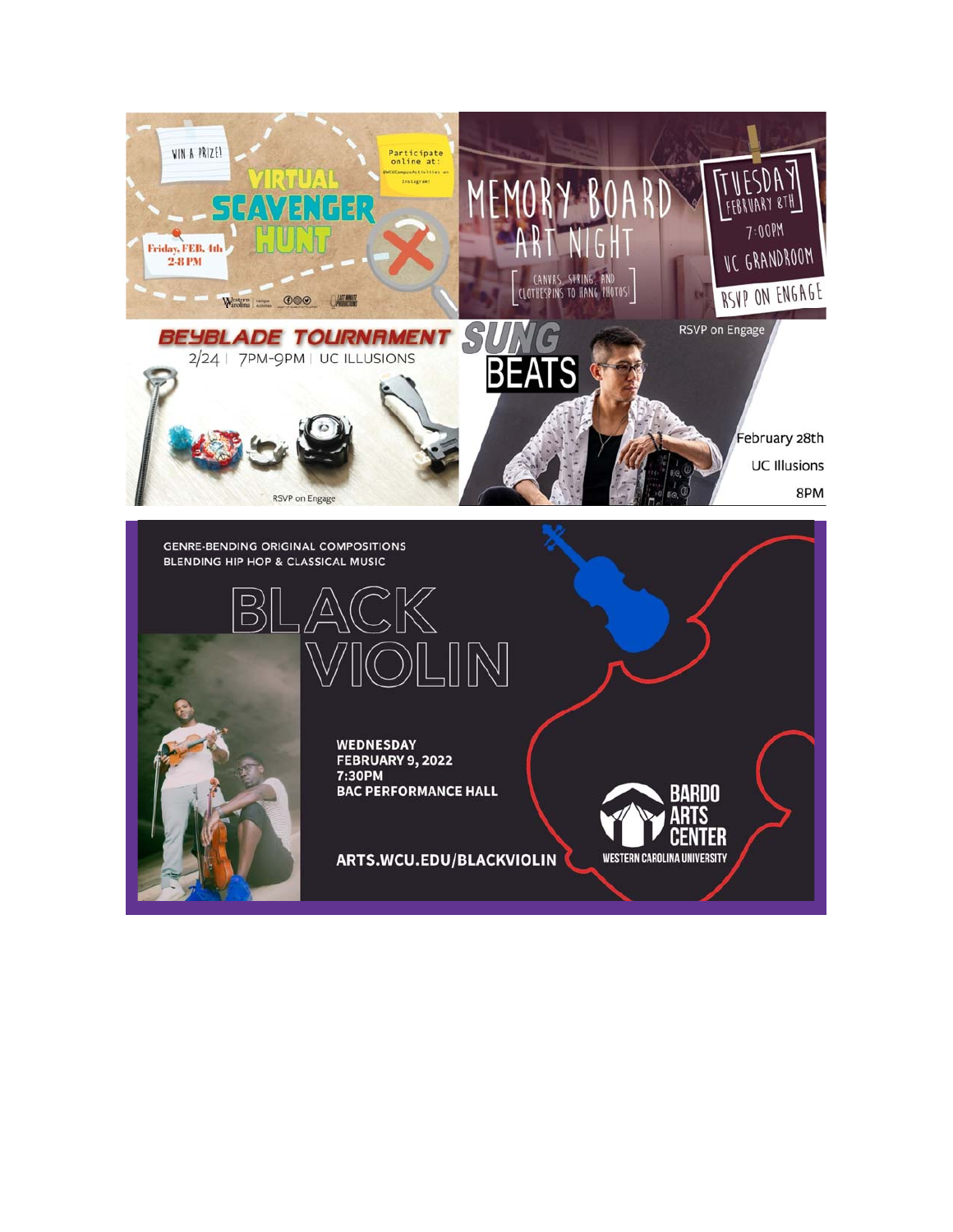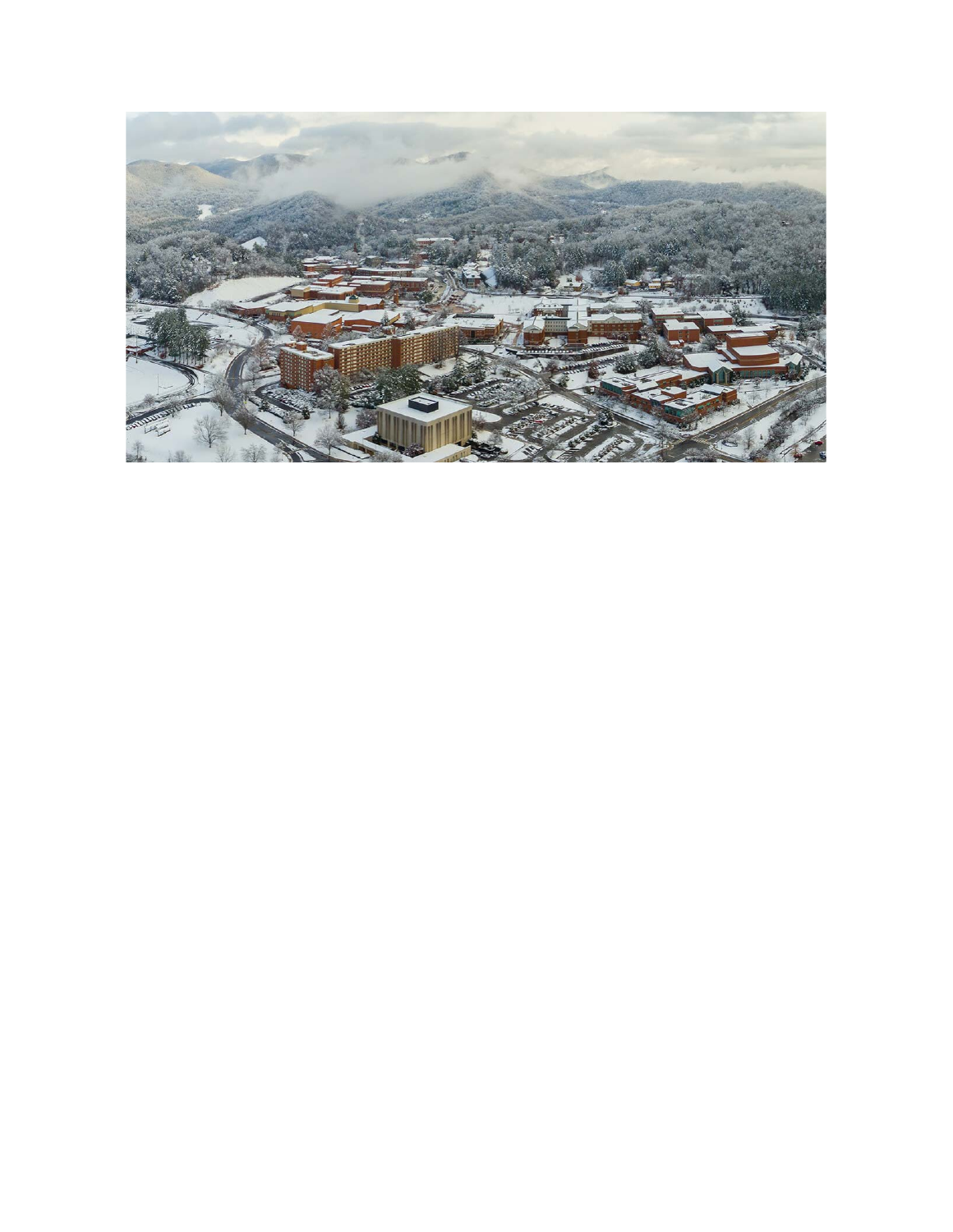Application available now on jobs.wcu.edu

# **JOIN THE ORIENTATION TEAM** FOR SUMMER 2022!

Housing and Meal Plans provided by the Orientation Office during summer sessions. Be the first to welcome in new Catamounts and their families this Spring and Summer!